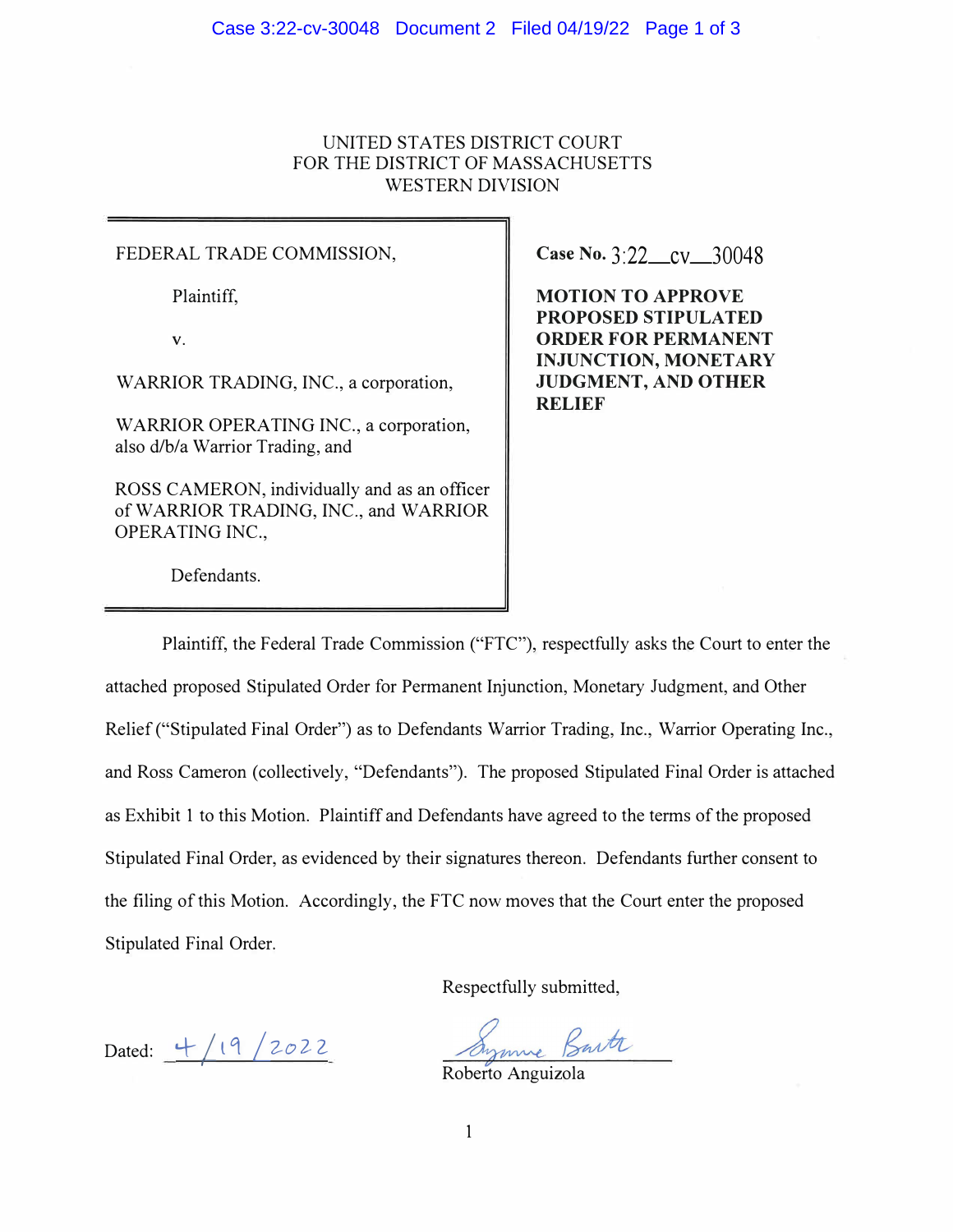(202) 326-3284 / ranguizola@ftc.gov IL Bar No. 6270874 Benjamin R. Davidson (202) 326-3055 / bdavidson@ftc.gov DC Bar No. 975509 **Suzanne Barth** (202) 326-3317 / sbarth@ftc.gov MA Bar No. 706122 Federal Trade Commission 600 Pennsylvania Ave., NW, CC-8528 Washington, DC 20580

Attorneys for Plaintiff FEDERAL TRADE COMMISSION